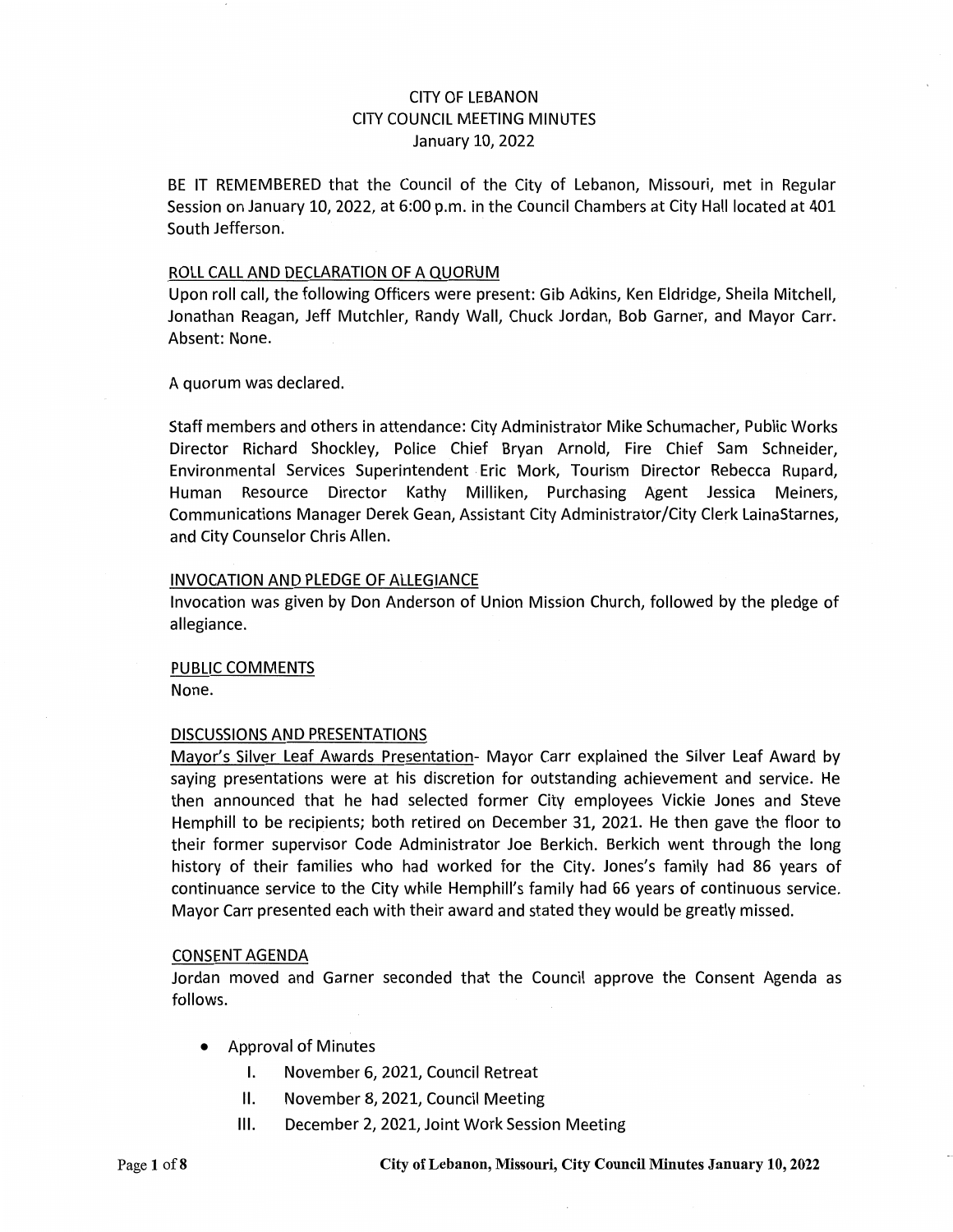- IV. December 13, 2021, Council Meeting
- V. December 13, 2021, Closed Session
- Warrants #106511-#106762, Payroll, and Drafts
- November Financials
- Board Appointment and Reappointment
	- I. Ralph Pitts- reappointment to Board of Adjustment for a term ending November 2026.
	- II. Laquita Angst- reappointment to the Lebanon Housing Authority for a term ending February 2026.

Motion carried as follows: Yea: (8) Adkins, Eldridge, Mitchell, Reagan, Mutchler, Wall, Jordan, and Garner; Nay: (0) None; Abstain: (0) None; Absent: (0) None.

COUNCIL BILL NO. 6215- PROPERTY SALE, 270 EAST ELM, DONNIE AND HELEN WEAVER An Ordinance by the City Council of the City of Lebanon, Laclede County, Missouri, (hereinafter referred to as "City") authorizing the Sale and Conveyance of City owned Real Estate located at 270 East Elm.

Adkins moved and Jordan seconded that the Council approve the first reading of CouncilBill No. 6215 and that it be passed to the second reading. Motion carried as follows: Yea: (7) Eldridge, Reagan, Mutchler, Wall, Jordan, Garner, and Adkins; Nay: (0) None; Abstain: (1) Mitchell; Absent: (0) None.

Jordan moved and Garner seconded that the Council approve the second and final reading of Council Bill No. 6215 and that the roll be called for the approval and passage of said bill. Motion carried as follows: Yea: (7) Reagan, Mutchler, Wall, Jordan, Garner, Adkins, and Eldridge; Nay: (0) None; Abstain: (1) Mitchell; Absent: (0) None.

Mayor Carr declared Council Bill No. 6215 duly passed and approved and that it be entered among City Records as Ordinance No. 6462.

Note for the record: Councilwoman Mitchell stated she abstained from the vote becausethe bidder was a friend and because she had mentioned this person's interest in the property to City Administration.

# COUNCIL BILL NO. 6216- TOURISM GRANT ACCEPTANCE, FY2022 MARKETING PLATFORM DEVELOPMENT GRANT

An Ordinance by the City Council of the City of Lebanon, Laclede County, Missouri, (hereinafter referred to as "City") authorizing and directing the Mayor and Project

Director to enter into and execute any and all documents necessary for the Award Acceptance with the State of Missouri Division of Tourism for the FY2022 Marketing Platform Development Grant and authorizing and directing the Project Director to enter into and execute any subsequent documents for the purpose of utilizing said funding.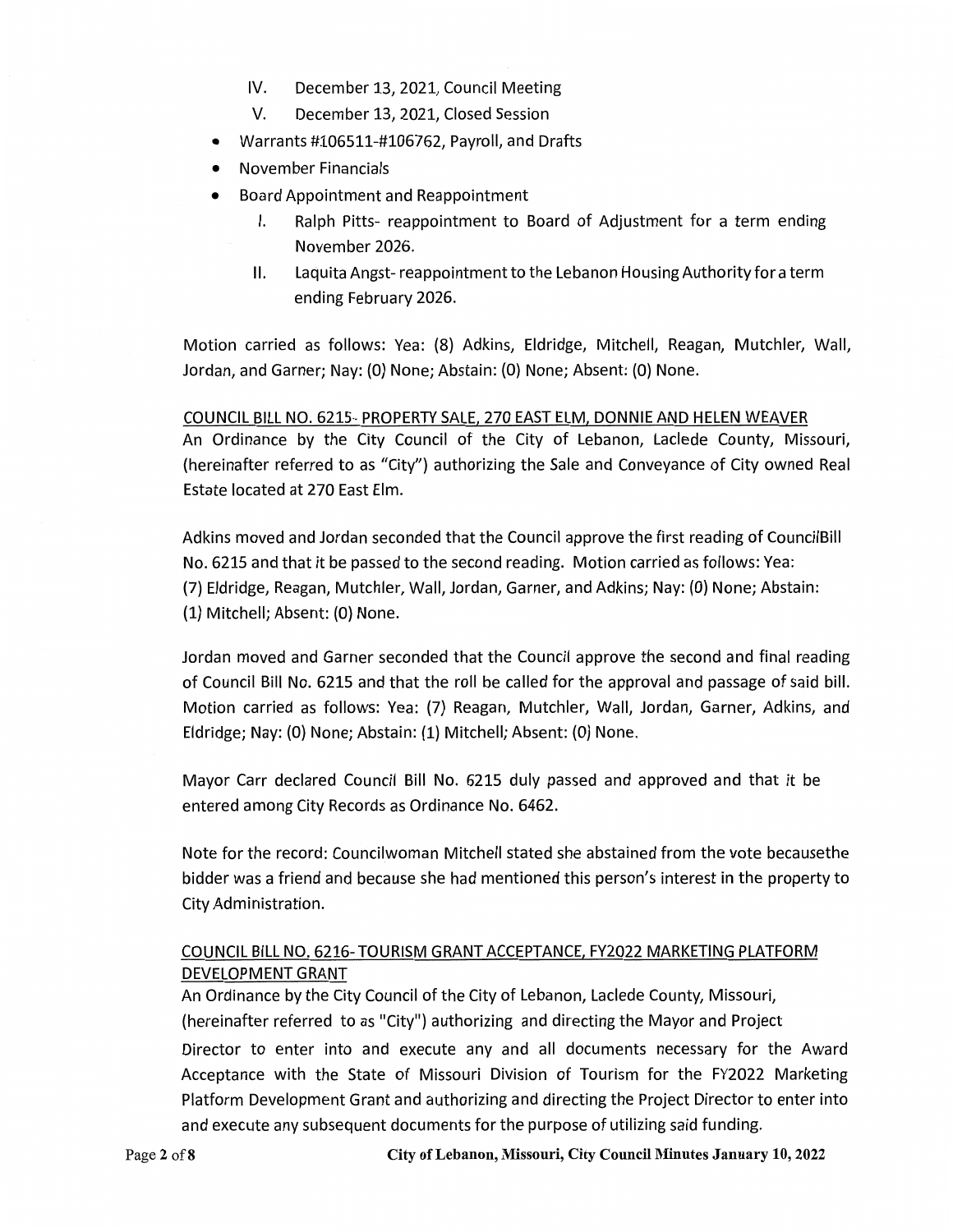Eldridge moved and Mitchell seconded that the Council approve the first reading of Council Bill No. 6216 and that it be passed to the second reading. Motion carried as follows: Yea: {8) Reagan, Mutchler, Wall, Jordan, Garner, Adkins, Eldridge, and Mitchell; Nay: (0) None; Abstain: (0) None; Absent: (O) None.

Jordan moved and Adkins seconded that the Council approve the second and final readingof Council Bill No. 6216 and that the roll be called for the approval and passage of said bill. Motion carried as follows: Yea: {8) Mutchler, Wall, Jordan, Garner, Adkins, Eldridge, Mitchell, and Reagan; Nay: {0) None; Abstain: (0) None; Absent: {0) None.

Mayor Carr declared Council Bill No. 6216 duly passed and approved and that it be entered among City Records as Ordinance No. 6463.

## COUNCIL BILL NO. 6217-AGREEMENT, MAINTENANCE AND REPLACEMENT OF CIVIC CENTER TELESCOPIC BLEACHERS, CARROLL SEATING COMPANY

An Ordinance by the City Council of the City of Lebanon, Laclede County, Missouri, (hereinafter referred to as "City") authorizing and directing the Mayor and City Clerk to enter into and execute a Service Agreement between the City and Carroll Seating Company for the Maintenance and Repair of the Telescopic Bleachers at the Cowan CivicCenter.

Jordan moved and Garner seconded that the Council approve the first reading of Council Bill No. 6217 and that it be passed to the second reading. Motion carried as follows: Yea: {8) Wall, Jordan, Garner, Adkins, Eldridge, Mitchell, Reagan, and Mutchler; Nay: (0) None; Abstain: (0) None; Absent: (0) None.

Wall moved and Garner seconded that the Council approve the second and final readingof Council Bill No. 6217 and that the roll be called for the approval and passage of said bill. Yea: {8) Jordan, Garner, Adkins, Eldridge, Mitchell, Reagan, Mutchler, and Wall; Nay: (O) None; Abstain: {0) None; Absent: {0) None.

Mayor Carr declared Council Bill No. 6217 duly passed and approved and that it be entered among City Records as Ordinance No. 6464.

# COUNCIL BILL NO. 6218- PURCHASE, INDEPENDENT STAVE SEWER REPLACEMENT, FERGUSON WATERWORKS AND SCURLOCK INDUSTRIES

An Ordinance by the City Council of the City of Lebanon, Laclede County, Missouri, (hereinafter referred to as "City") authorizing the purchase of Manholes from Scurlock Industries and PVC Pipe and Tracer Wirer from Ferguson Waterworks for the Independent Stave Sewer Replacement Project.

Wall moved and Jordan seconded that the Council approve the first reading of Council Bill No. 6218 and that it be passed to the second reading. Motion carried as follows: Yea: {8)Garner, Adkins, Eldridge, Mitchell, Reagan, Mutchler, Wall, and Jordan; Nay: {0) None; Abstain: {0) Page 3 of8 City of Lebanon, Missouri, City Council Minutes January 10, 2022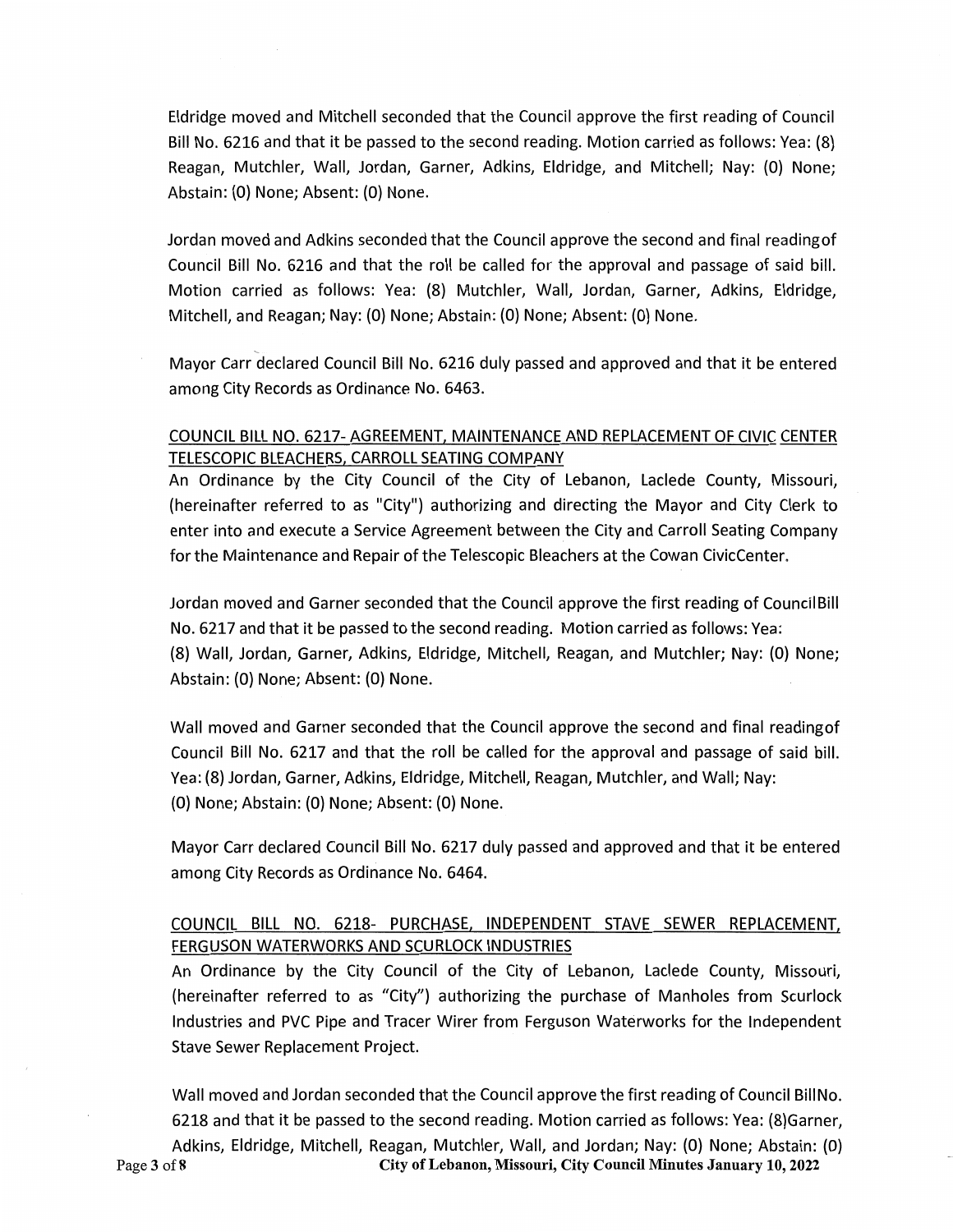None; Absent: (0) None.

Jordan moved and Garner seconded that the Council approve the second and final reading of Council Bill No. 6218 and that the roll be called for the approval and passage of said bill. Motion carried as follows: Yea: (8) Adkins, Eldridge, Mitchell, Reagan, Mutchler, Wall, Jordan, and Garner; Nay: (0) None; Abstain: (0) None; Absent: (0) None.

Mayor Carr declared Council Bill No. 6218 duly passed and approved and that it be entered among City Records as Ordinance No. 6465.

### COUNCIL BILL NO. 6219- PURCHASE, DODGE GEARBOX, IBT INDUSTRIAL SOLUTIONS

An Ordinance by the City Council of the City of Lebanon, Laclede County, Missouri, (hereinafter referred to as "City") authorizing the purchase of a Dodge Gearbox from IBT Industrial Solutions for the Wastewater Treatment Plant.

Jordan moved and Garner seconded that the Council approve the first reading of Council Bill No. 6219 and that it be passed to the second reading. Motion carried as follows: Yea: (8) Eldridge, Mitchell, Reagan, Mutchler, Wall, Jordan, Garner, and Adkins; Nay: (0) None; Abstain: (0) None; Absent: (0) None.

Wall moved and Reagan seconded that the Council approve the second and final readingof Council Bill No. 6219 and that the roll be called for the approval and passage of said bill. Motion carried as follows: Yea: (8) Mitchell, Reagan, Mutchler, Wall, Jordan, Garner,Adkins, and Eldridge; Nay: {0) None; Abstain: (0) None; Absent: (0) None.

Mayor Carr declared Council Bill No. 6219 duly passed and approved and that it be entered among City Records as Ordinance No. 6466.

## COUNCIL BILL NO. 6220- PURCHASE, LAKE REGIONAL LIFT STATION, SCURLOCK INDUSTRIES AND JCI INDUSTRIES

An Ordinance by the City Council of the City of Lebanon, Laclede County, Missouri, (hereinafter referred to as "City") authorizing the purchase of Concrete Wet Well and Equipment for the new Lake Regional Lift Station from Scurlock Industries and JCI Industries, Inc.

Jordan moved and Garner seconded that the Council approve the first reading of Council Bill No. 6220 and that it be passed to the second reading. Motion carried as follows: Yea: (8) Reagan, Mutchler, Wall, Jordan, Garner, Adkins, Eldridge, and Mitchell; Nay: (0) None; Abstain: (0) None; Absent: (0) None.

Wall moved and Garner seconded that the Council approve the second and final readingof Council Bill No. 6220 and that the roll be called for the approval and passage of said bill. Motion carried as follows: Yea: (8) Mutchler, Wall, Jordan, Garner, Adkins, Eldridge, Mitchell, and Reagan; Nay: (0) None; Abstain: (0) None; Absent: (0) None.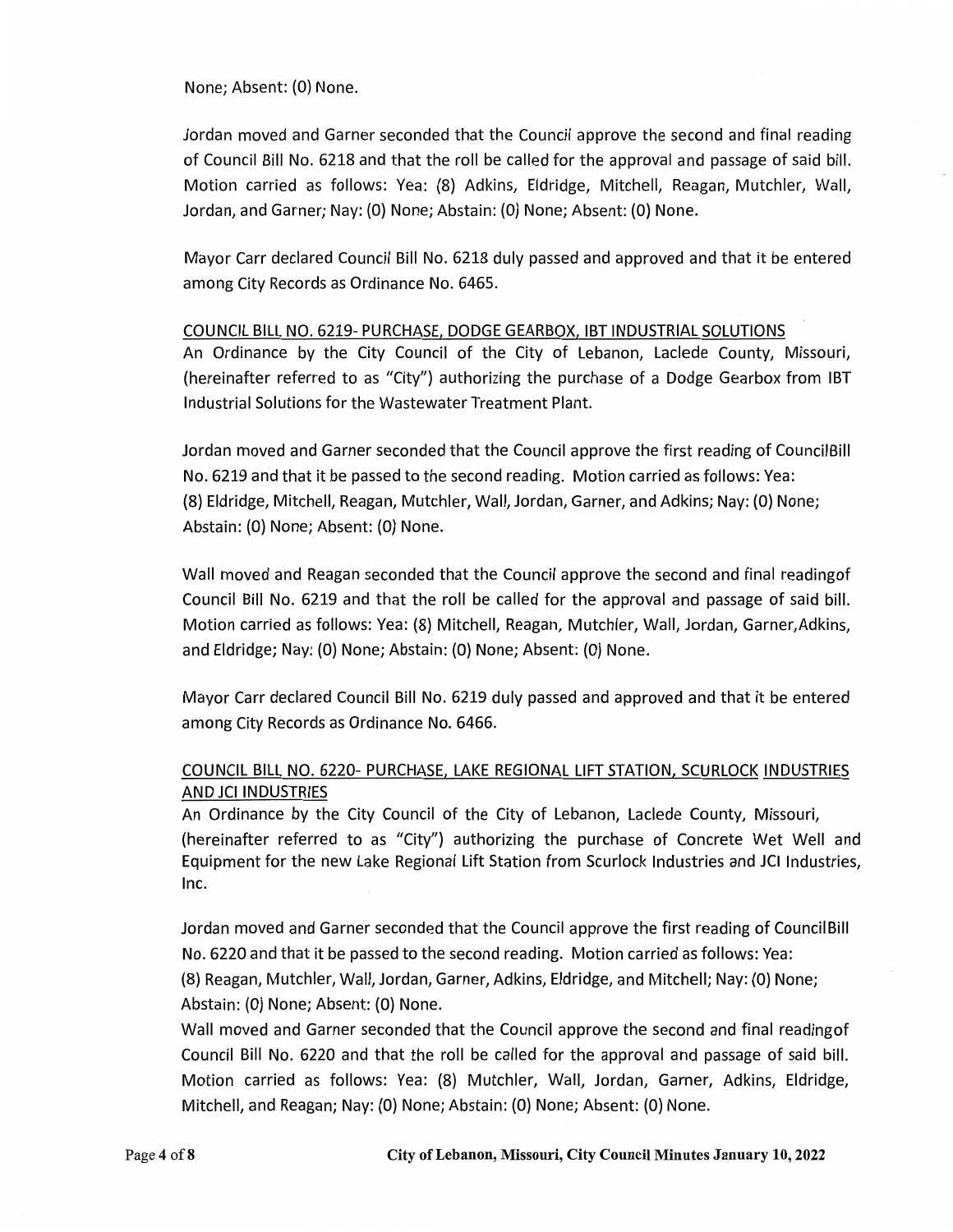Mayor Carr declared Council Bill No. 6220 duly passed and approved and that it be entered among City Records as Ordinance No. 6467.

## COUNCIL BILL NO. 6221- PURCHASE, 1-44 LIFT STATION PUMP & MOTOR, ENVIRO-LINE CO, INC

An Ordinance by the City Council of the City of Lebanon, Laclede County, Missouri, (hereinafter referred to as "City") authorizing the purchase of a Pump and Motor for thel-44 Lift Station from Enviro-line Co., Inc.

Jordan moved and Reagan seconded that the Council approve the first reading of Council Bill No. 6221 and that it be passed to the second reading. Motion carried as follows: Yea: (8) Wall, Jordan, Garner, Adkins, Eldridge, Mitchell, Reagan, and Mutchler; Nay: (0) None; Abstain: (0) None; Absent: (0) None.

Mitchell moved and Eldridge seconded that the Council approve the second and final reading of Council Bill No. 6221 and that the roll be called for the approval and passage of said bill. Motion carried as follows: Yea: (8) Jordan, Garner, Adkins, Eldridge, Mitchell, Reagan, Mutchler, and Wall; Nay: (0) None; Abstain: (0) None; Absent: (0) None.

Mayor Carr declared Council Bill No. 6221 duly passed and approved and that it be entered among City Records as Ordinance No. 6468.

## COUNCIL BILL NO. 6222- PURCHASE, FIRE DEPARTMENT EXTRACTION WASHERS, JOHN MORRIS EQUIPMENT COMPANY

An Ordinance by the City Council of the City of Lebanon, Laclede County, Missouri, (hereinafter referred to as "City") approving the purchase of two (2) Extraction Washers from John Morris Equipment Company for the Fire Department.

Jordan moved and Mitchell seconded that the Council approve the first reading of Council Bill No. 6222 and that it be passed to the second reading. Motion carried as follows: Yea: (8) Garner, Adkins, Eldridge, Mitchell, Reagan, Mutchler, Wall, and Jordan; Nay: (0) None; Abstain: (0) None; Absent: (0) None.

Mitchell moved and Eldridge seconded that the Council approve the second and final reading of Council Bill No. 6222 and that the roll be called for the approval and passage of said bill. Motion carried as follows: Yea: (8) Adkins, Eldridge, Mitchell, Reagan, Mutchler, Wall, Jordan, and Garner; Nay: (0) None; Abstain: (0) None; Absent: (0) None.

Mayor Carr declared Council Bill No. 6222 duly passed and approved and that it be entered among City Records as Ordinance No. 6469.

## COUNCIL BILL NO. 6223- AGREEMENT, CITY ADMINISTRATOR EMPLOYMENT, MICHAEL **SCHUMACHER**

An Ordinance by the City Council of the City of Lebanon, Laclede County, Missouri,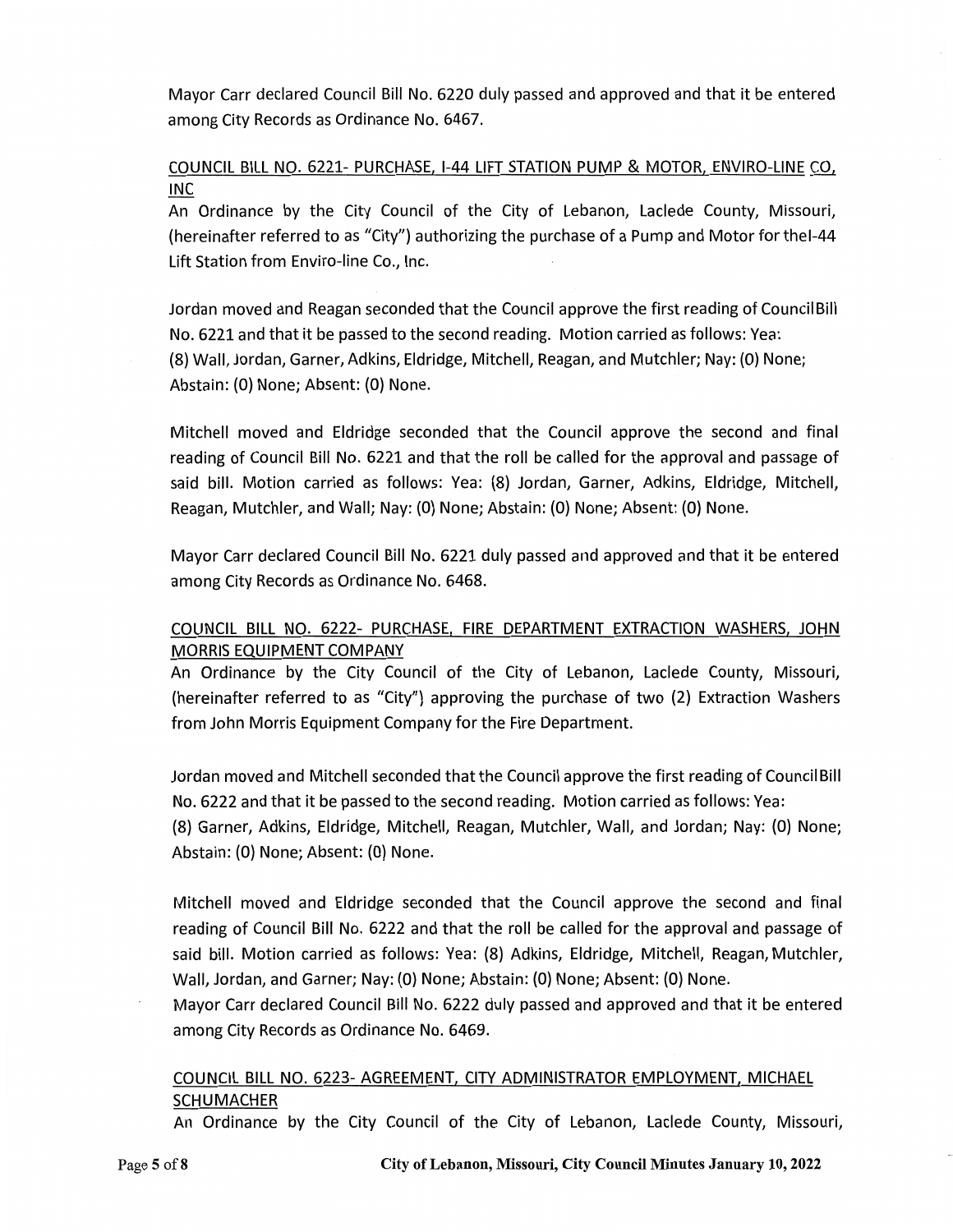(hereinafter referred to as "City") authorizing and directing the Mayor and City Clerk to enter into and execute the Third Employment Agreement between the City and Michael Schumacher for the position of City Administrator.

Jordan moved and Garner seconded that the Council approve the first reading of Council Bill No. 6223 and that it be passed to the second reading. Motion carried as follows: Yea: (8) Eldridge, Mitchell, Reagan, Mutchler, Wall, Jordan, Garner, and Adkins; Nay: (0) None; Abstain: (0) None; Absent: (0) None.

Eldridge moved and Reagan seconded that the Council approve the second and final reading of Council Bill No. 6223 and that the roll be called for the approval and passage of said bill. Motion carried as follows: Yea: (8) Mitchell, Reagan, Mutchler, Wall, Jordan, Garner, Adkins, and Eldridge; Nay: (O) None; Abstain: (0) None; Absent: (0) None.

Mayor Carr declared Council Bill No. 6223 duly passed and approved and that it be entered among City Records as Ordinance No. 6470.

### COMMENTS

Police Chief Arnold- stated he and his department were grateful for the wage increase that was recently given to all employees.

Fire Chief Sam Schneider- stated he and his department were also grateful for the wage increase. He then reported he was down to one vacancy

Public Works Director Richard Shockley- said the wage increase was a big topic of conversation at Public Works and he and his employees were appreciative. He also said he felt it was a morale booster.

Assistant City Administrator/City Clerk Laina Starnes- reminded candidates running for election to be sure and submit their personal financial disclosures to the Ethics Commission. She also expressed her appreciation for the recent wage increase.

Councilman Adkins- stated the employee wage increase was a long time coming and well deserved. He then thanked Councilwoman Mitchell for decorating the Council Chambers with framed pictures of Lebanon's past.

Councilman Eldridge- also stated that the wage increase was well deserved.

Councilman Reagan- expressed that the City's employees made Council's job a lot easier,and he appreciated staff just as much as staff appreciated Council.

Councilman Wall- also expressed he felt the City had a great staff and they were much appreciated.

Councilman Jordan- stated his philosophy was to try and keep good staff first and in return they will work hard for you.

Councilman Garner- said he was proud to wake up every day in Lebanon. He also statedhe